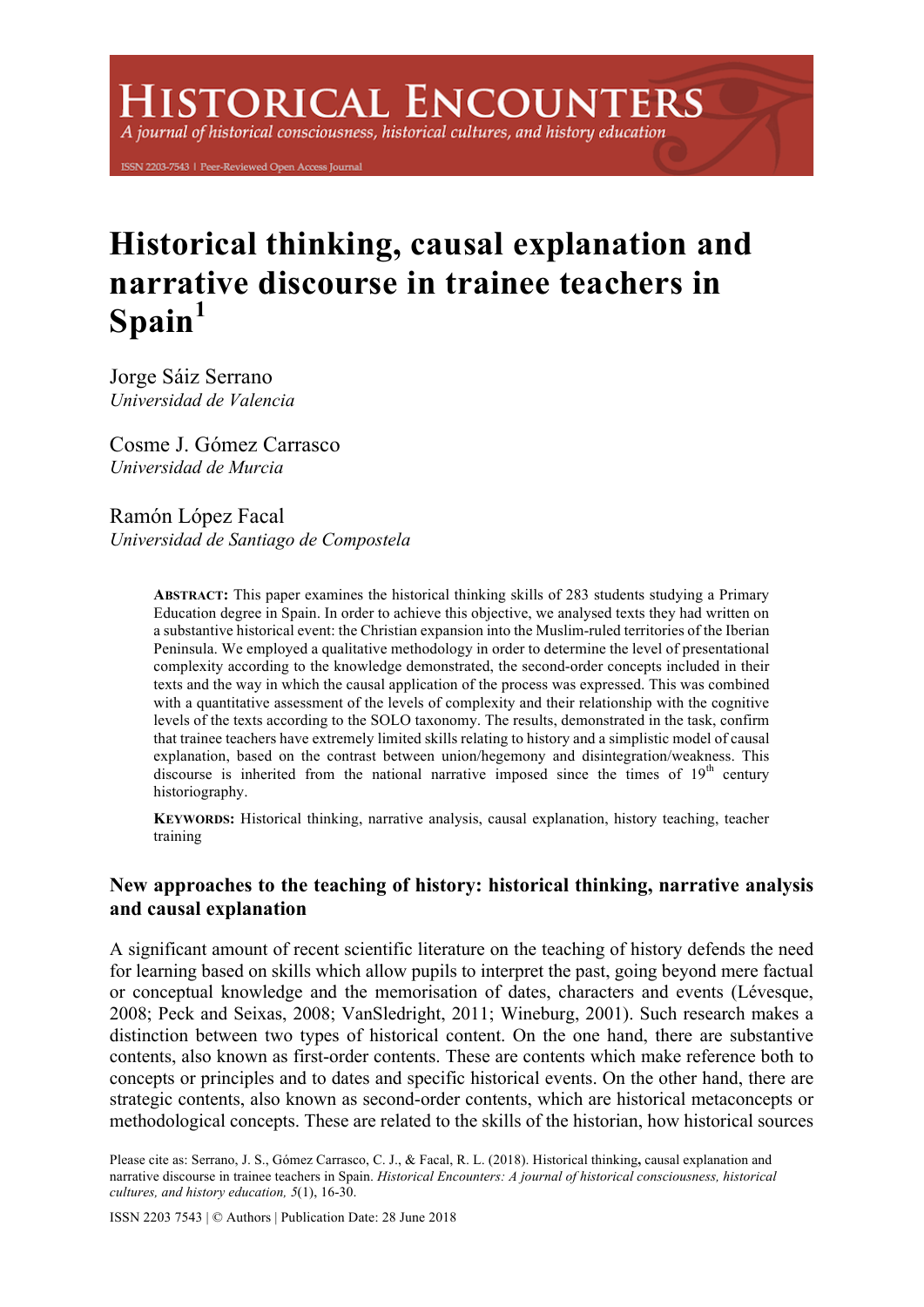are sought, selected and dealt with and his/her empathy and historical perspective (VanSledright, 2014; VanSledright and Limon, 2006).

Second-order contents are related to the definition of historical thinking which has been forged over the course of recent years. According to Seixas and Morton (2013), historical thinking is the creative process performed by historians in order to be able to interpret sources from the past and to generate historical narratives. In order to develop such skills, six key concepts must be taken into consideration: *historical significance*; *historical evidence*; *change and continuity*; *causes and consequences*; *historical perspectives* and the *ethical dimension of history*. The influence of research carried out in USA, Canada and England on the definition of these concepts and their research proposals and application in the classroom cannot be denied (Lee, Ashby and Dickinson, 2004; Lee, 2005; Monte-Sano, 2010; VanSledright, 2011; Wineburg, 2001).

These studies agree on the need for teachers to question the model of cognitive learning in the case of history (VanSledright, 2014). They consider that historical thinking is acquired by means of gradual participation in the practice of the historian (Gómez, Ortuño and Molina, 2014). In this context, recent studies have focused on the argumentation and narrative representation of the past. In fact, this process derives from historiographic discussions regarding the value of narration in the explanation of history (Ankersmith, 2001). As has been pointed out by Carretero and Van Alphen (2014), historical knowledge and the construction of narratives are intimately linked.

Narrative thinking is the basic mental operation which gives meaning to the historical past and enables it to be organised (Carretero and Atorresi, 2008; Ricoeur, 1987; Rüsen, 2005). If we ask a student to produce a written synthesis, we can observe what he/she knows about different processes and how he/she represents and organises them. Historical narratives are a relevant source to carry out research on historical knowledge and the ability to provide it with meaning, as has been demonstrated in studies such as those of Barca (2015), Henríquez and Ruíz (2014), Kropman, Van Boxtel and Van Drie (2015), Lévesque, Croteau and Grani (2015) and Sáiz and López Facal (2015 and 2016). The analysis of social representations of the past by means of narratives is a transcendental topic which reaches beyond mere academic curiosity, as has been stated by Klein (2013). It becomes a crucial issue when the narrators are trainee teachers as they are susceptible to reproducing certain stereotypical social representations of the past and of collective memory in their future teaching careers (Pavié, 2011; Souto, 2014). Detecting these elements in the training period of these students will help to improve history teaching and the understanding of social phenomena.

In addition to the social representation of the past, it must be remembered that the use of the temporal dimension, the establishment of causal nexus and a moral perspective are implicit in narrative discourse. Therefore, the use of narratives allows us to reflect on history as a construction (Bage, 1999; Topolski, 2004). Resorting to the construction of narratives is precisely what can enable us to assess the internal processes of historical thinking. According to Bruner's theories (1986; 1990), both the level of substantive knowledge (the enumeration of certain contents regarding an event) and the level of awareness or the level of second-order contents (what is known about beliefs, motives, emotions and will in events which occurred in the past) can be discerned. At the same time, the texts provide information on the progression of learning and the students' ability to organise and understand the past. As McAdams (2006) has shown, the structure of the text, the justifications, causality and paradoxes reflected in the narrative composition are all clear indicators of the maturity of the thinking.

The idea appears to be widespread that the explanation of history is characterised by an allusion to causal explanation (cause and consequence); in other words, to the multiplicity of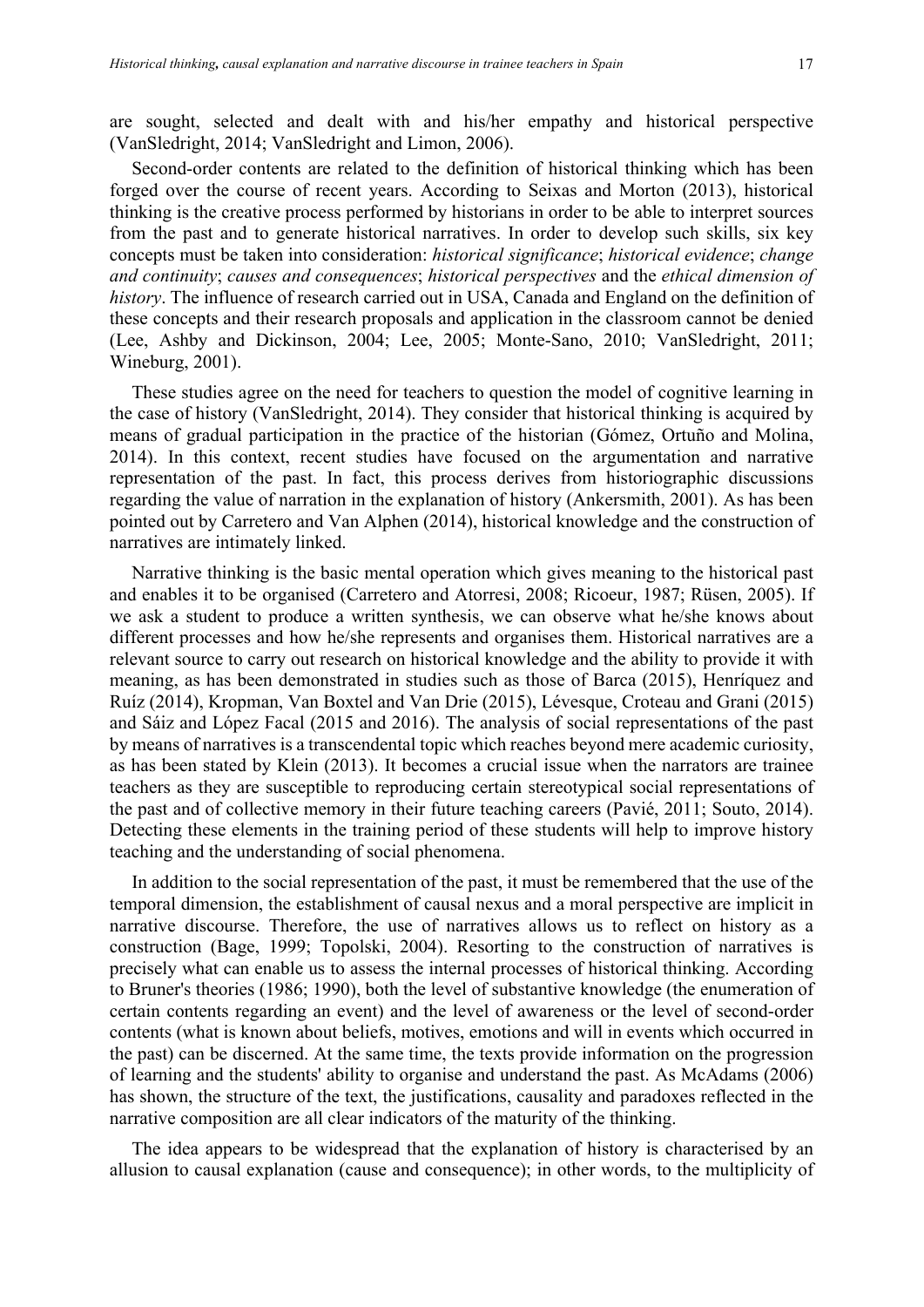causes which intervene in a complex manner in the course of historical facts and which, in turn, give rise to the consequences which make up historical evolution (Buxton, 2016; Woodcock, 2011). Chapman (2013) distinguishes between categories of a descriptive nature (those with temporal content and duration) and those which are explanatory in nature (function and importance). Along the same lines, Seixas and Morton (2013) establish five guidelines regarding what should characterise causal historical explanation: the origin of the change is found in the multiplicity of causes and results in a multiplicity of consequences; the influence or repercussion of the causes is variable; the historical events are explained by the interrelation of the historical characters concerned and the social, political economic, etc. conditions; the possibility of there being unpredictable consequences and that events in history were not inevitable.

Taking the proposals of Seixas and Morton (2013) as the analytical basis for historical thinking, a series of categories of methodological concepts have been chosen in order to analyse the texts produced by the students of the Primary Education degree: *historical significance*, *causes and consequences*, *change and continuity* and *ethical dimension*. A further field of analysis derived from SOLO taxonomy, used to establish levels of cognitive complexity in narratives from higher education (Biggs, Tangs, 2007), can be added to these categories. We have also used these narratives to analyse the most widely-used model of causal explanation and the continued existence of the national narrative inherited from the  $19<sup>th</sup>$  century when articulating the causes and consequences of that process.

## **Methodology**

#### *Objectives*

The objective of this study is to identify levels of historical competence and models of causal explanation in texts written by trainee primary education teachers. In order to achieve this aim, five specific objectives were proposed:

- To ascertain the use of methodological historical concepts in their narratives as indicators of *how* they organise the contents historically.
- To classify the complexity and coherence of their discourse employing the SOLO taxonomy.
- To determine the level of substantive contents which they present in their texts.
- To analyse the typology of causal explanation employed by the trainee teachers in their texts.
- To recognise the characters of the national narrative present in their writing by means of the aforementioned causal explanation.

#### *Population and sample*

The study population are students from a Primary Education degree studying the last obligatory subject of the area of social science teaching in the universities of Murcia and Valencia. The sample was probabilistic in nature: all of the groups which studied the subjects had the same probabilities of being selected. It was a non-stratified sample. Six groups of fourteen students studying these subjects were selected, making up 42% of the total population.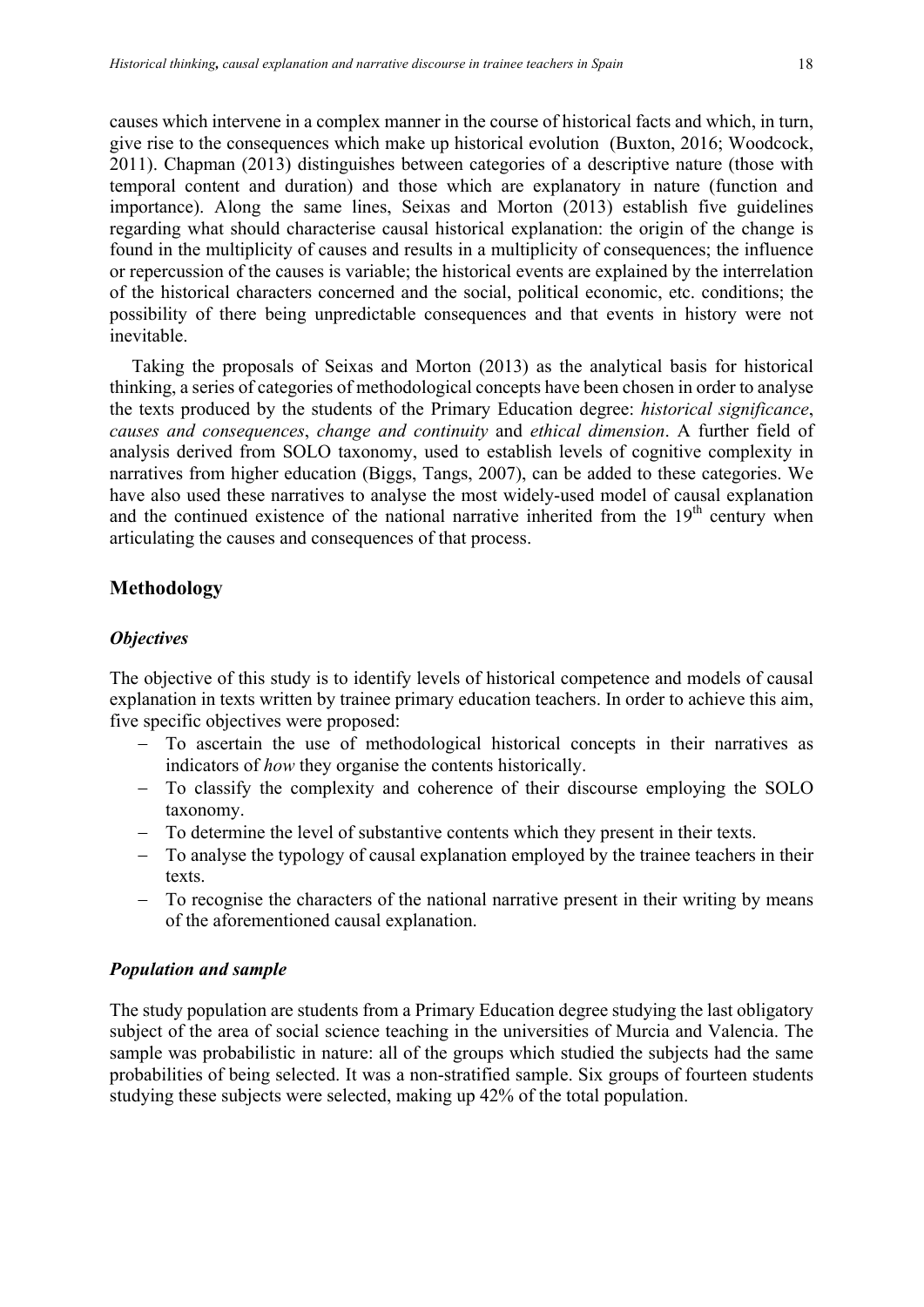|                        | Frequency | Percentage |
|------------------------|-----------|------------|
| University of Murcia   | 151       | 53.4       |
| University of Valencia | 132       | 46.6       |
| Total                  | 283       | 100.0      |

Table 1: Participants in this research

#### *Analytical tools and categorisation*

The university students were asked to write a text synthesising the process of the Christian conquest of Muslim territory in the Iberian Peninsula during Medieval times. This task was to be carried out during class time of a subject on social science teaching at the beginning of the academic year (September-October 2013). They were given no instructions regarding length, content or structure in order to minimise interference in their discourse. This type of master narrative is an appropriate tool for assessing methodological historical concepts and for analysing social representations of the past and their relationship with collective memory. The requested contents (the Christian expansion into Muslim-ruled territories in the Middle Ages in the Iberian Peninsula) have been a key element in Spain's national narrative from its origin as a metanarrative in the  $19<sup>th</sup>$  century (Sáiz, 2015).

The validity of the data gathering tool (a narrative of historical synthesis) in order to achieve the proposed aims was based on studies such as those of Bage (1999), Carretero and Bermúdez (2012), Carretero and Van Alphen (2014) and López, Carretero and Rodríguez-Moneo (2015). In spite of the dominance of qualitative methods, from the perspective of social psychology, advances are being made by combining them with quantitative methods which allow social representations to be investigated by way of narratives. Studies such as those of Fülöp and Lázsló (2013), László (2008), Liu and Lázsló (2007), McAdams (2006) and Schiff (2007) make detailed analyses of social representations of history and the use of tools for making inferences and valid interpretations by means of narrative research. The pertinence of this tool has been validated by experts in the teaching of social sciences from three Spanish universities, according to the steps proposed by Alfageme, Miralles and Monteagudo (2010). The qualitative data was gathered and analysed in the Filemaker Pro database, which allowed us to improve the formulation of the categories and the limits between them as we worked. The quantitative data was then codified in the SPSS v.19.0 statistical package.

The next step was to establish different categories of data, which were, in turn, divided into levels. In order to examine the methodological historical concepts presented in the texts, the four categories for classification established by Seixas and Morton (2013) were used, in order to distinguish different levels of progression (null, low, medium and high). The first methodological concept analysed was historical relevance; the evaluation of the degree of importance attributed to a historical phenomenon. Secondly, the concept of causality was examined, which implies the capacity to explain the historical phenomenon by resorting to the complex network of multiple causes and consequences on which it is based. Thirdly, historical time (change and continuity) was examined. This consists of describing changes via the appropriate use of sequencing. Finally, we analysed the concept of ethical dimension, which implies the ability to make explicit or implicit ethical value judgements on the phenomenon.

The pilot empirical analysis enabled us to codify four levels of complexity in markers of historical thinking. Level 0, or null, implies the absence of methodological concepts, coinciding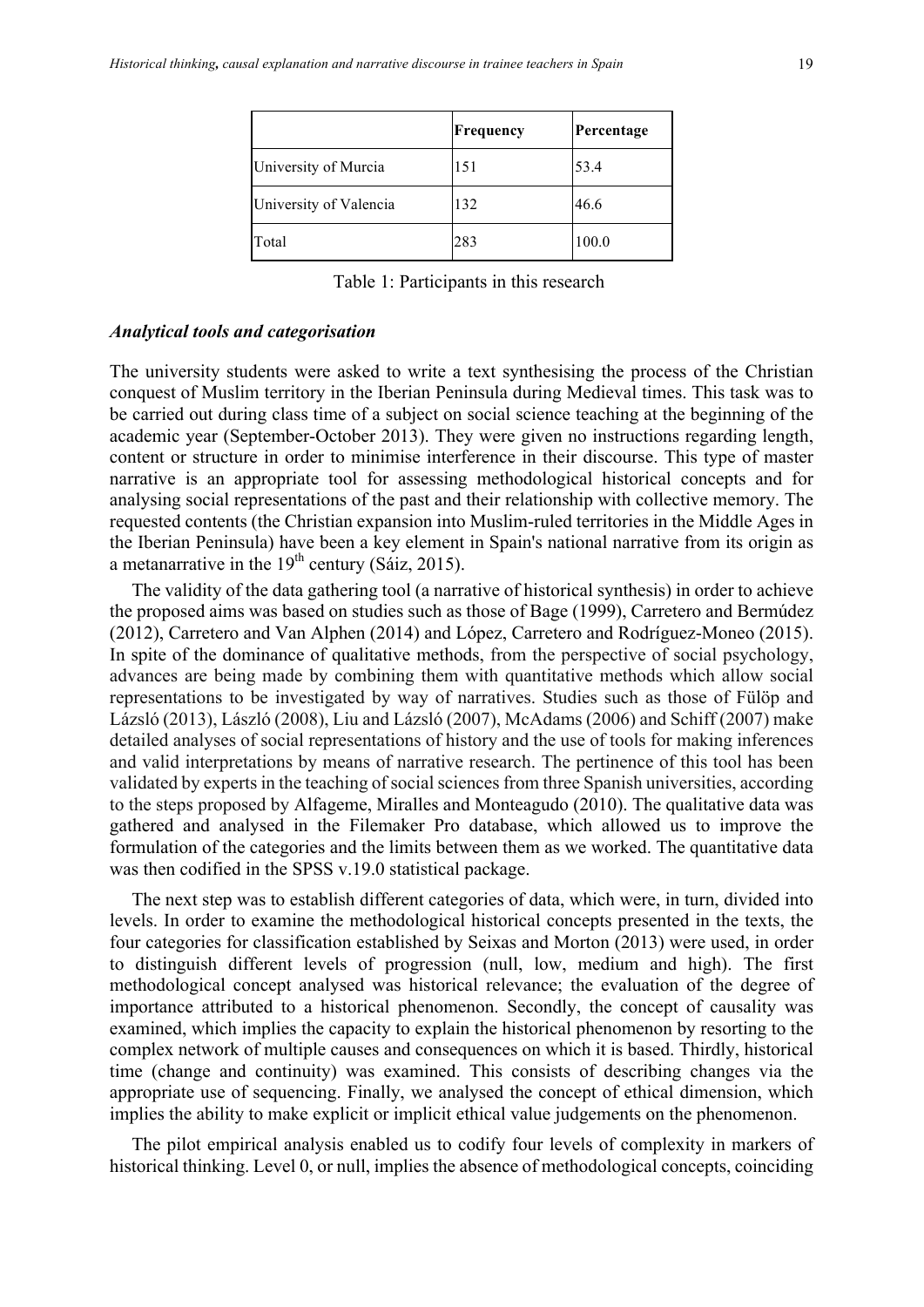with a lack of substantive information and/or considerable historical errors. Level 1, or basic, was attributed to the texts which were limited to describing a minimum level of historical information, presented in a linear way or with at least one marker of historical thinking, albeit with an extremely low level. Level 2, or medium, corresponds to writing employing at least two markers of historical thinking, one with a medium level and the other with a low level. Finally, we established level 3 for texts demonstrating a high degree of historical thinking by integrating one or more markers with a high level of consolidation in terms of explanation. Table 2 summarises these levels and their respective criteria.

|                                                         | <b>LEVEL 0</b>                                                                                                                                                                                                                                                                                                                                                                                                                                                                                                                                                                                      | <b>LEVEL 1</b>                                                                                                                                                                   | <b>LEVEL 2</b>                                                                                                                                                                | <b>LEVEL 3</b>                                                                                                                                                                                                                                       |
|---------------------------------------------------------|-----------------------------------------------------------------------------------------------------------------------------------------------------------------------------------------------------------------------------------------------------------------------------------------------------------------------------------------------------------------------------------------------------------------------------------------------------------------------------------------------------------------------------------------------------------------------------------------------------|----------------------------------------------------------------------------------------------------------------------------------------------------------------------------------|-------------------------------------------------------------------------------------------------------------------------------------------------------------------------------|------------------------------------------------------------------------------------------------------------------------------------------------------------------------------------------------------------------------------------------------------|
| Causality                                               | The narrative<br>does not contain<br>any causes or<br>consequences of<br>the historical<br>process.                                                                                                                                                                                                                                                                                                                                                                                                                                                                                                 | The narrative<br>contains one<br>cause of the<br>evolution of the<br>historical process.                                                                                         | The narrative<br>contains several<br>causes which justify<br>the historical<br>process, though<br>without establishing<br>a hierarchy.                                        | The narrative visualises<br>the ability to explain the<br>historical phenomenon<br>by resorting to a<br>complex network of<br>multiple causes and<br>consequences in an<br>integrated and<br>hierarchical way.                                       |
| <b>Historical</b><br>time<br>(Change and<br>continuity) | The narrative<br>contains no<br>allusion to the<br>changes and<br>continuities<br>which were<br>brought about<br>by the historical<br>process in<br>society.                                                                                                                                                                                                                                                                                                                                                                                                                                        | The narrative<br>contains some<br>kind of allusion to<br>a significant<br>change from<br>which the<br>historical process<br>originated.                                          | Several significant<br>processes of change<br>are presented in the<br>narrative and<br>reference is made to<br>long-term<br>continuities.                                     | The narrative visualises<br>an appropriate use of<br>sequencing. Flexible<br>criteria of periodisation<br>have been employed and<br>temporal<br>interconnections in the<br>changes and continuities<br>alluded to have been<br>established.          |
| <b>Historical</b><br>relevance                          | The narrative<br>The narrative<br>The narrative<br>contains no<br>mentions several<br>contains some<br>allusion to the<br>elements of the<br>degree of allusion<br>relevance of the<br>to the relevance of<br>historical<br>historical<br>the historical<br>phenomenon in<br>phenomenon in<br>process, although<br>terms of<br>differing social,<br>neither its<br>understanding<br>economic or<br>significance nor<br>social,<br>political spheres,<br>the scope of its<br>economic or<br>albeit without<br>relevance is<br>political<br>establishing a<br>determined.<br>hierarchy.<br>processes. |                                                                                                                                                                                  | significance of the                                                                                                                                                           | The narrative<br>demonstrates the<br>importance of the<br>historical phenomenon<br>in understanding society<br>today and historical<br>changes. These<br>narratives show the<br>connection between the<br>specific historical<br>process and others. |
| The ethical<br>dimension of<br>history                  | The narrative<br>contains no<br>value<br>judgements on<br>the historical<br>phenomenon.                                                                                                                                                                                                                                                                                                                                                                                                                                                                                                             | A certain degree<br>of implicit value<br>judgement is<br>made in the<br>narrative<br>regarding the<br>historical<br>phenomenon,<br>although it is not<br>correctly<br>explained. | The narrative<br>contains explicit<br>value judgements<br>on the historical<br>phenomenon,<br>although no<br>temporal or<br>explanatory<br>interconnection is<br>established. | The narrative contains<br>explicit ethical value<br>judgements on the<br>historical phenomenon.<br>The texts relate the<br>historical process with<br>the present whilst still<br>understanding it within<br>its own context.                        |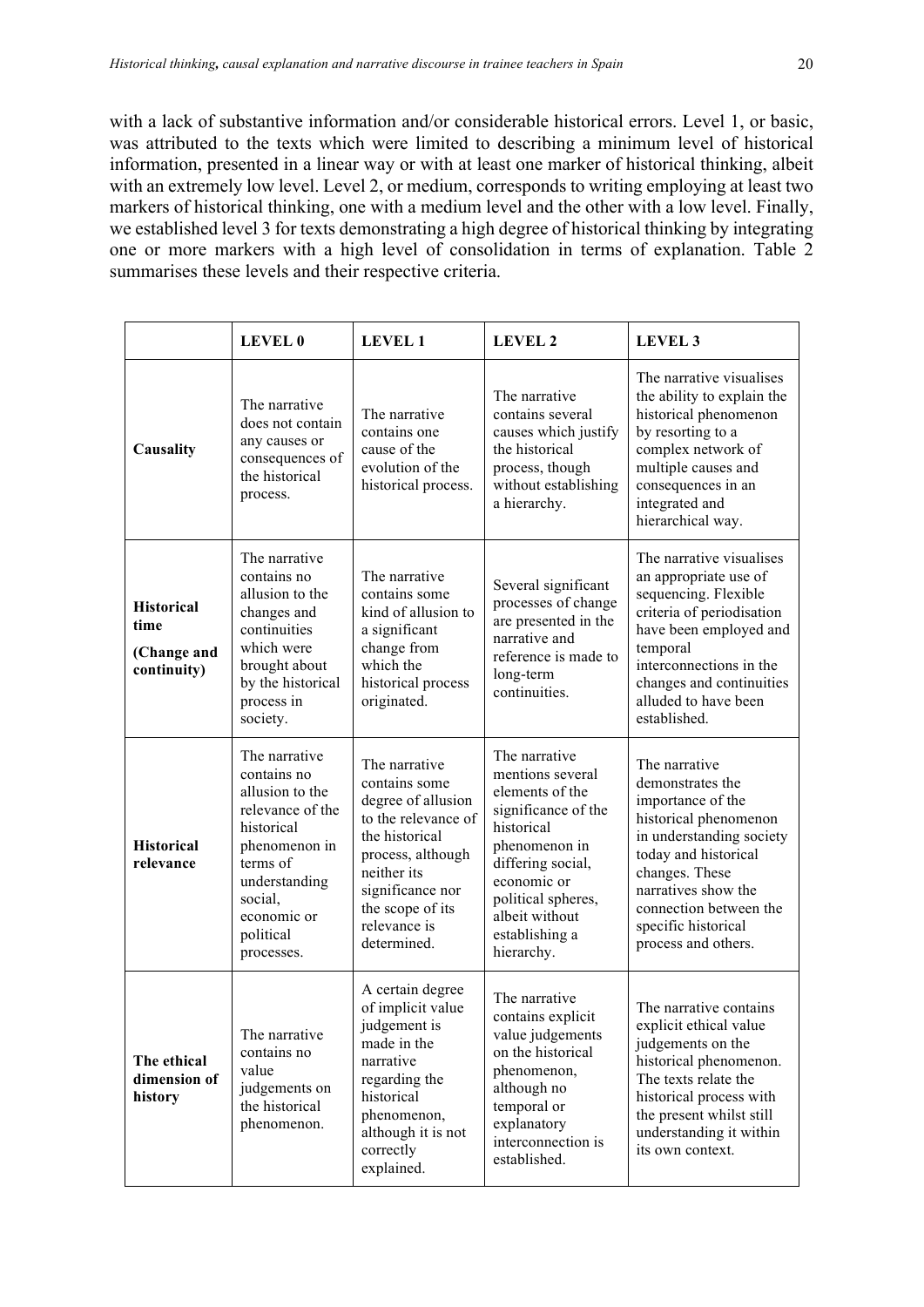#### Table 2. Levels of complexity in the methodological concepts of the narratives

As far as the substantive contents are concerned, four additional levels were established. Level 0 corresponds to those texts which contained significant historical vacuums, the absence of or serious errors in information, either due to not providing any data or by presenting irrelevant information. Level 1 refers to texts which merely present descriptive information with a linear organisation, providing information regarding certain events or facts in a correctly ordered manner. Basically, this level is concerned with selected political and territorial events, from the Muslim invasion of the Iberian Peninsula in 711 to the Christian conquest of the kingdom of Granada in 1492. Level 2 consists of texts containing the same basic narrative of political events but which combine the former with social, economic and cultural information and, even, evaluations of the Muslim legacy or of the period itself. Level 3 corresponds to those texts containing a greater wealth of information, integrating explanations of political contents with other, well-structured, information of a more socio-economic and cultural nature.

Finally, the analysis was completed by examining the level of complexity of the narratives according to the SOLO taxonomy (Biggs and Tangs, 2007), employing the categories established in this model: pre-structural (level 0), uni-structural (level 1), multi-structural (level 2) and relational and extended abstract (level 3).

#### *Analytical methods and techniques*

Due to the nature of the research topic and the data gathering tool, it became necessary to adopt a methodological design combining techniques and strategies which can be classified as nonexperimental methods. More specifically, this design lies within the framework of a mixed, or holistic, model as it integrates both qualitative and quantitative methodological perspectives and allows for proposals for improvement to be made based on the systematic, rigorous, credible, trustworthy and valid gathering of information and evidence (Lukas and Santiago, 2009). With this approach, the comprehensive-transformative potential of qualitative research is brought together with the explanatory-predictive value of quantitative research (Sabariego and Bisquerra, 2012). The most important research on history teaching from this area of knowledge also insists on the complementary nature of quantitative and qualitative approaches (Barca, 2005; Barton, 2005 and 2012).

The research began with an exploratory cross-sectional design via a group (15% of the data gathered). Following this initial exploration, we moved on to a descriptive cross-sectional design. Quantitative analysis techniques were applied via the codification of the categories which allowed for this, using the SPSS statistical package: the analysis of frequencies, averages, percentages, chi-squared tests, contingency tables and the analysis of the dependence between variables. The aim of this analysis was to reveal the underlying structure of the subjects' narratives and to verify the different contrasts between the thematic categories which we considered to be of interest.

From this holistic approach, qualitative methodology was also integrated from a phenomenological point of view. This concerns describing, comparing, explaining and understanding the reality being studied from the point of view of the participants (in this case future primary school teachers). By carrying out the phenomenological study, we attempted to discover those aspects linked to the problems of our research which appear to be pertinent and significant in the perceptions, beliefs, feelings and actions of the socio-educational agents following an inductive procedure, as recommended by Sandín (2003) and Sabariego, Massot and Dorio (2012).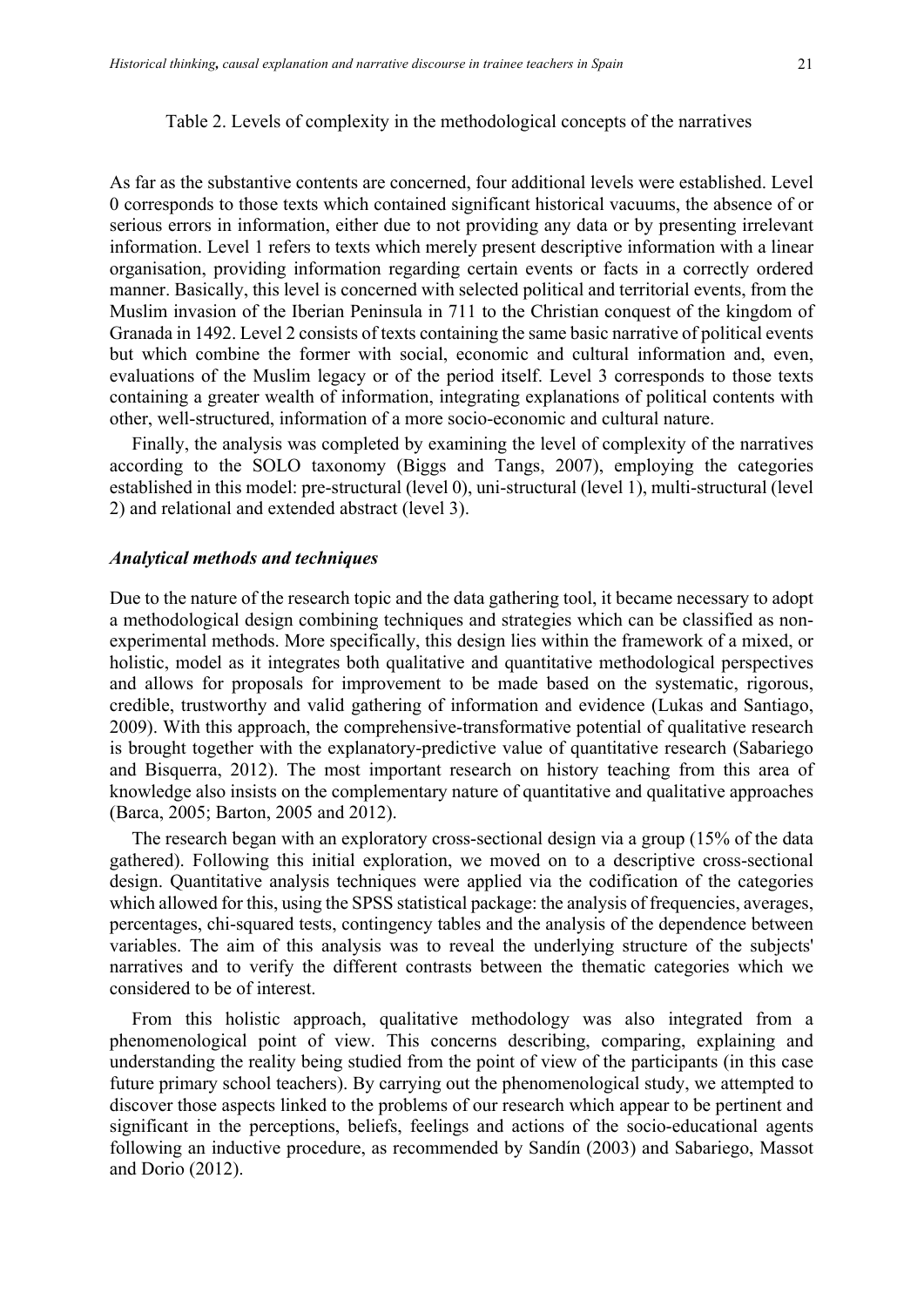The handling of the qualitative data was carried out via an analysis of the conceptual and narrative complexity of the students' writing and its later codification via the aforementioned markers (see table 2). In order to achieve this in the case of this study, it was deemed appropriate to carry out an open codification when determining the content of the discourses and to be able to determine the levels within the categories and the analytical concepts taken into consideration, thereby following strategies derived from *grounded theory* (Strauss and Corbin 1991; Flick, 2007), which have also been used in other studies on history teaching based on narratives (Barca, 2005 and 2010; Barca and Schmidt, 2013).

#### **Results**

#### *The historical thinking skills of future teachers*

An initial reading of the results obtained (tables 3, 4 and 5) reveals the low level of knowledge regarding history of the students studying the Primary Education degree, both in the data extracted from the University of Murcia and in that of the University of Valencia. First of all, this can be observed in the lack of substantive contents, *what* they know regarding the historical content they were asked to reproduce, in spite of the fact that this should come from their basic education and be present in their informal knowledge. Secondly, this can be considered to be due to the absence of skill in organising a narrative in terms of history, *how* they narrate or present such content. More than half of the students did not provide any information worthy of mention and the same percentage did not have a minimum level of presentational skills. These narratives (around half of the sample) lacked a logical narrative structure and were full of historical errors.

|             | Frequency | Percentage |
|-------------|-----------|------------|
| Null $(0)$  | 142       | 50.2       |
| Basic $(1)$ | 107       | 37.8       |
| Medium (2)  | 33        | 11.7       |
| High(3)     | ı         | 0.4        |
| Total       | 283       | 100.0      |

Table 3. Level of historical contents in the narratives

|             | Frequency | Percentage |
|-------------|-----------|------------|
| Null $(0)$  | 139       | 49.1       |
| Basic $(1)$ | 119       | 42.0       |
| Medium (2)  | 24        | 8.5        |
| High(3)     | I         | 0.4        |
| Total       | 283       | 100.0      |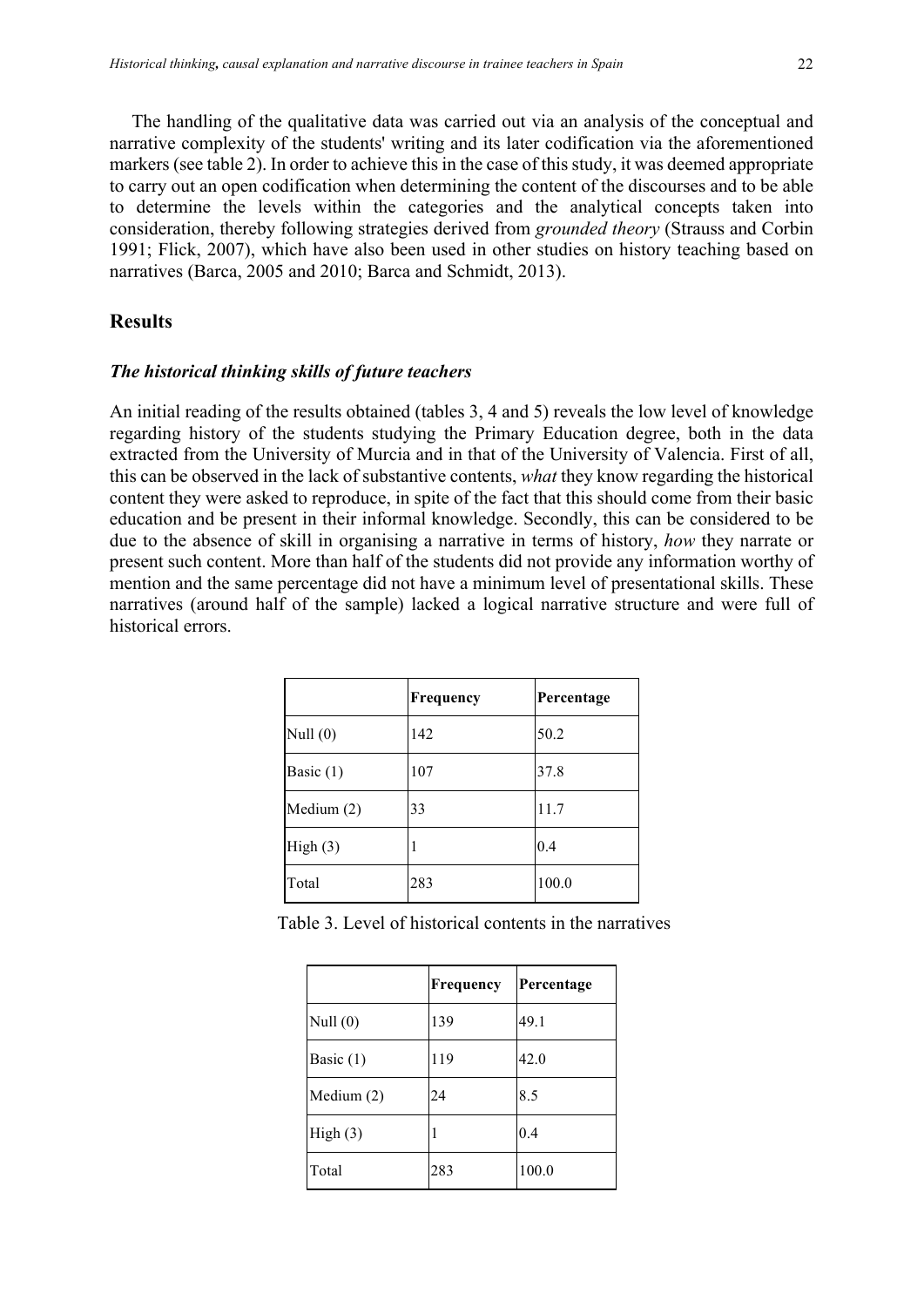|                  | Frequency | Percentage |
|------------------|-----------|------------|
| Pre-structural   | 131       | 46.3       |
| Uni-structural   | 120       | 42.4       |
| Multi-structural | 31        | 11.0       |
| Relational       |           | 0.4        |
| Total            | 283       | 100.0      |

Table 4. Level of concepts of historical thinking in the narratives

|  |  | Table 5. Level of the narratives according to the SOLO taxonomy |  |  |
|--|--|-----------------------------------------------------------------|--|--|
|  |  |                                                                 |  |  |

If we focus the analysis on historical thinking skills (table 4), only 9% of the students have shown in their texts that they have control of one or several second-order concepts in a consistent manner (levels 2 and 3). It is significant that 91% of the students do not appear to have knowledge of, and, therefore, do not make appropriate use of historical metaconcepts or the capacity of organising their discourse (the accumulated percentage of levels 0 and 1). This group of students largely coincides with the 88% who demonstrated lower levels of presentational complexity in their discourse according to the SOLO taxonomy (table 5); the accumulated percentage of narratives classified as pre-structural (with a null or erroneous approach) and uni-structural (with a simple, linear narrative focused on just one concept).

In the texts produced by the students there is a great scarcity of such basic second-order concepts as the explanation of the causes and consequences of a historical process or the allusion to the social, economic, political and cultural changes and continuities. As can be observed in table 6, 70% of the narratives contain no markers to show the relevance of the historical process in their discourse, 85% do not allude to the causes and consequences which led to the advance of the Christian kingdoms into Muslim-ruled territory or to the different temporal rhythms of the process. In the same way, 86% of the narratives do not present contents regarding the changes and continuities associated with the historical process in question and 96% do not show any markers associated with the concept of the ethical dimension of history. In other words, they do not employ value judgements which interconnect past facts with the present-day social, economic, political or cultural context. Furthermore, the students who did use these historical metaconcepts in their narratives did so, on the whole, at a very low level.

| Categorisation | Relevance    | Causality   | <b>Historical time</b> | Ethical<br>dimension |
|----------------|--------------|-------------|------------------------|----------------------|
| Null           | 198          | 243         | 244                    | 96.1%                |
|                | 70%          | 85.8%       | 86.2%                  | 272                  |
| Low            | 23.3%        | 25          | 31                     | 7                    |
|                | 66           | 8.9%        | 11%                    | 2.5%                 |
| Medium         | $6.7\%$      | $5\%$       | 8                      | $1.4\%$              |
|                | 19           | 14          | 2.8%                   | 4                    |
| High           | $\theta$     | $0.3\%$     | $\overline{0}$         | $\theta$             |
|                | $\mathbf{0}$ | н           | $\theta$               | $\mathbf{0}$         |
| Total          | 283 100%     | 283<br>100% | 283<br>100%            | 283<br>100%          |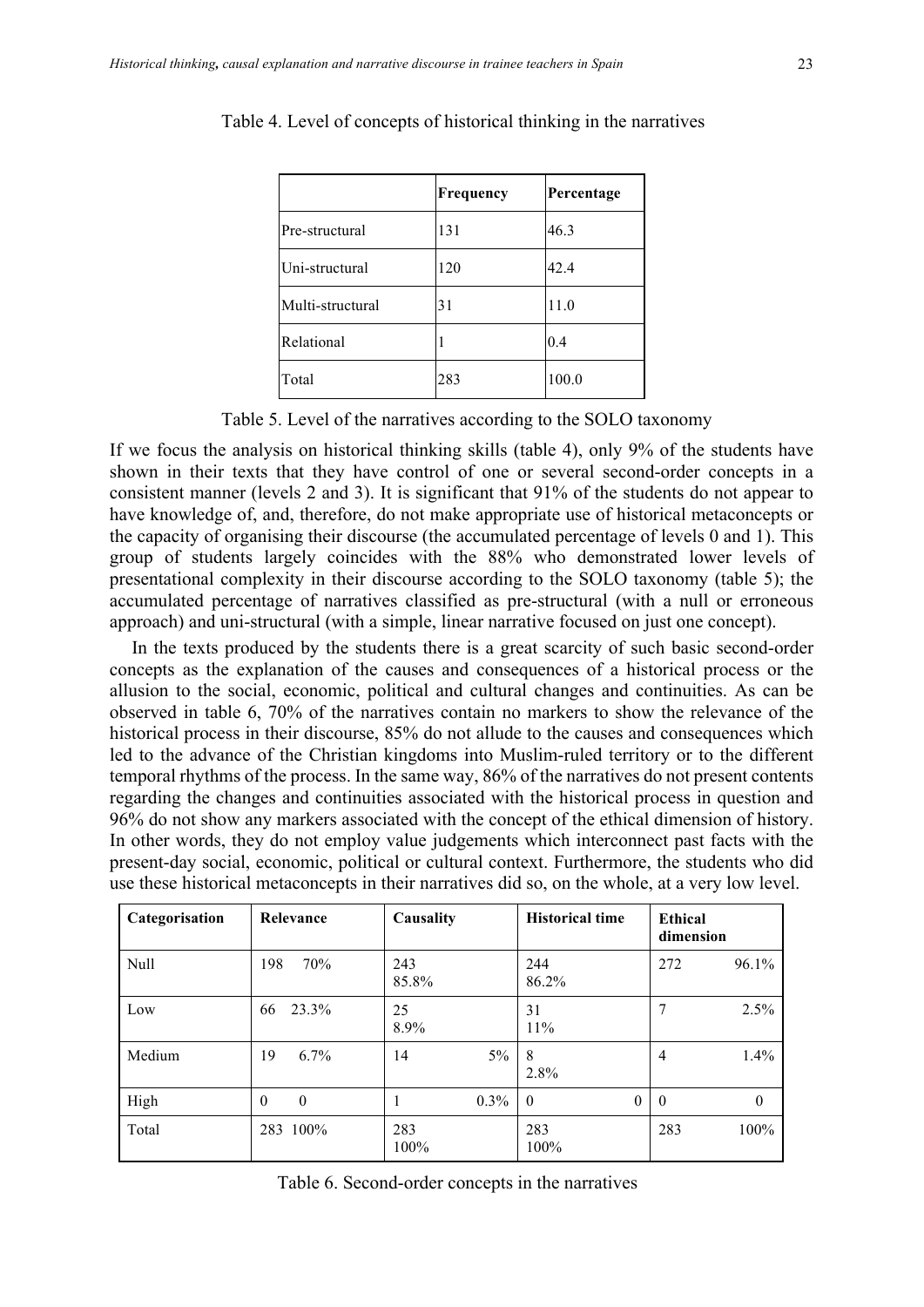#### *The causal explanation*

As can be observed in table 4, only 15% of the narratives introduced some element of causal explanation, with the lower levels of use being clearly predominant. The most common profile was the presentation of a single cause with a clearly simplistic model. In order to explain the Christian expansion over Muslim territory or the arrival of the Muslims, the concepts of union/hegemony are used in comparison to dispersion/weakness. Hegemony, which is based on the territorial advance of Christians or Muslims, is linked to union and a strong central power. On the other hand, the weakness of both sides is associated with dispersion, the decentralisation of the territory and the loss of a strong central control. This explanatory model must be linked to the continuation of a traditional interpretation of the history of Spain inherited from the  $19<sup>th</sup>$ century (López Facal and Sáiz, 2016), a national narrative in which traditional historiography associated the idea of strength with territorial union and a centralising authority with sweeping powers. On the other hand, this type of historiography links periods of political, social and economic decadence to the division and disintegration of the territory (the Taifa Kingdoms against the Christian advance or the division of the Visigoth Kingdom against the Muslim invasion). This aspect can be appreciated in some of the narratives:

First of all, mention must be made of the decadence of the Visigoth Kingdoms which occupied the Peninsula. This favoured the progressive invasion of the Muslims which culminated in the Caliphate of Al-Andalus...Secondly...a second phase must be highlighted, which can be referred to as the 'Reconquista', in which the Muslim caliphates were weakened by internal struggles. This was taken advantage of by the Christians in order to reconquer the occupied territories (Ref. 42 UV).

The disputes between the different caliphs led to the Muslim Kingdoms gradually losing power as many of these kingdoms were divided into smaller ones (taifas) and, therefore, they became less powerful, both in economic and in military terms. This was taken advantage of by the different Christian Kingdoms, which, on many occasions, joined forces and began to reconquer the territory (Ref. 43 UV).

The Muslims invaded the Iberian Peninsula in 711. The speed with which they conquered the territory was due to the fragmentation of the territory of the Peninsula at the beginning of the  $8<sup>th</sup>$ century (Ref. 45 UM).

It is also necessary to highlight the fact that the models of causal explanation presented in these narratives show a view of the historical processes which is related to Todorov's (2003) proposal. There are four ideal types for the analysis of narratives in the model proposed by Todorov: the benefactor (in which the narrator presents him/herself or his/her social group as the one who acts correctly); the evildoer (in which the one who does wrong is represented; the beneficiary (who is the receiver of the good action from a passive perspective; and the victim (who receives the evil from the others). There are two positive elements in these types: the hero (the one who does good) and the victim (who has a moral complaint). The other two types have a negative character (Chapman, 2016). In the narratives analysed, we can observe a sense of identification with a specific group (the Christian Kingdoms as opposed to the Muslims). Furthermore, when moral arguments are used in providing causal explanations, the Christians regularly appear as victims of the Muslims in the justification of the "reconquest" of lost territory. On the other hand, when mentioning the causes which explain the Muslim advance, mention is only made of the disintegration and lack of union of the Visigoth kingdoms. It is also significant to point out that, in many of the narratives, the Catholic Monarchs are considered as "heroes", to whom a fundamental role in the process of territorial conquest is attributed. This leading role is justified, in several of the narratives, by the atrocities and immoral actions carried out by the Muslims towards the Christians. These narrative views of history show the strong influence of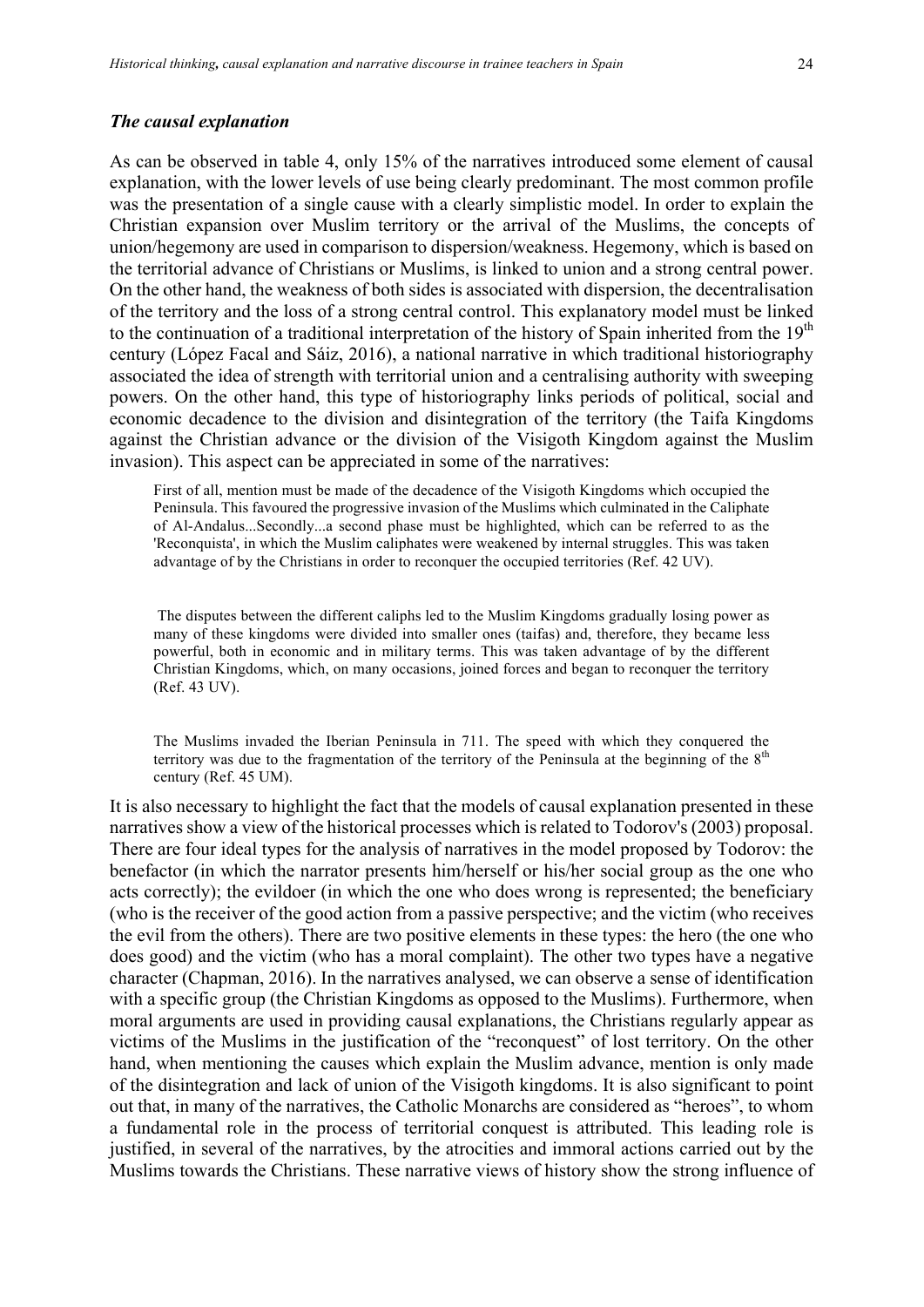The Christians rebelled because the Muslims wanted to impose their religion, their culture and their customs. The Catholic Monarchs completed the reconquest in Granada (Ref. 52 UM).

The Catholic Monarchs conquered the territory for the Christians because the Muslims forced the Christians to convert. If not, they were killed, without consideration for whether they were adults or children (Ref. 117, UM).

# **Conclusions**

The results indicate that the trainee teachers who participated in our research have not received an adequate level of education in terms of history as far as both substantive contents and historical thinking skills (causal explanation among them) are concerned. Therefore, they can hardly be considered to be in a suitable state to teach history with the minimum level of disciplinary and educational sufficiency, at least according to the standards currently accepted by researchers in the field of social science and history teaching (Wineburg, 2001; Barton and Levstik, 2004; VanSledright, 2014). This problem is derived both from the design of the curriculum of Primary Education degrees in Spain and from the irregular and insufficient level of history teaching received at school. In both primary and secondary education, a model of history teaching prevails which is derived from the memorisation of factual and conceptual contents. This model is explicitly reflected in one of the narratives we analysed:

The Muslims who had settled in the Peninsula years before were invaded by James I and his troops. I don't remember anything else because I was taught to learn by heart and I had to throw it up onto an exam paper at the time. At least I suppose that is what happened because I really don't remember having studied this (ref. 130 UV).

In this text, the memorisation of contents as the basis of prior history education is explicitly recognised; contents which simply cannot be recalled are not known and, therefore, cannot be easily explained in terms of their cause. The learning of history at school is derived from a model of learning by heart for an exam, which either consists of short questions or of remembering academic texts, which are normally determined by the activities and the contents of the school textbook. This situation allows us to understand perfectly the limited control of causal explanation demonstrated in the narratives of these future primary education teachers. In order to pass their history exams, they have not been required to make arguments or to construct narratives resorting to causal explanation. They have not learned these skills and, therefore, have not shown them in their texts, nor will they be able to teach them. A change to a curriculum based on basic educational skills would hardly have modified this model of learning history, which has become a routine belonging to the disciplinary code of history as a subject, its validity in textbooks (Gómez, 2014; Gómez, Rodríguez and Miralles, 2015; Sáiz, 2013 and 2015) and the practices of teaching such as exams (Fuster, 2016; Gómez and Miralles, 2015; Sáiz and Fuster, 2014).

Many studies have shown the educational potential of teaching skills relating to strategic contents and historical thinking in primary education. The studies of Cooper (2013), Levstik and Barton (2008) and VanSledright (2002) point the way towards making use of sources, research methods, reflection and historical reasoning based on causal explanation. However, the epistemological idea of history as closed knowledge is deeply rooted in countries such as Spain, where the teaching of this subject is based on a linear narrative of past facts which have been previously selected by the official curriculum, the textbook, the teaching programme of the school and, finally, by the teacher. Faced with this situation, it is necessary to intervene transversally in order to increase the presence of history education (in terms of substantive contents and historical skills, which are both intimately related) in the early stages of education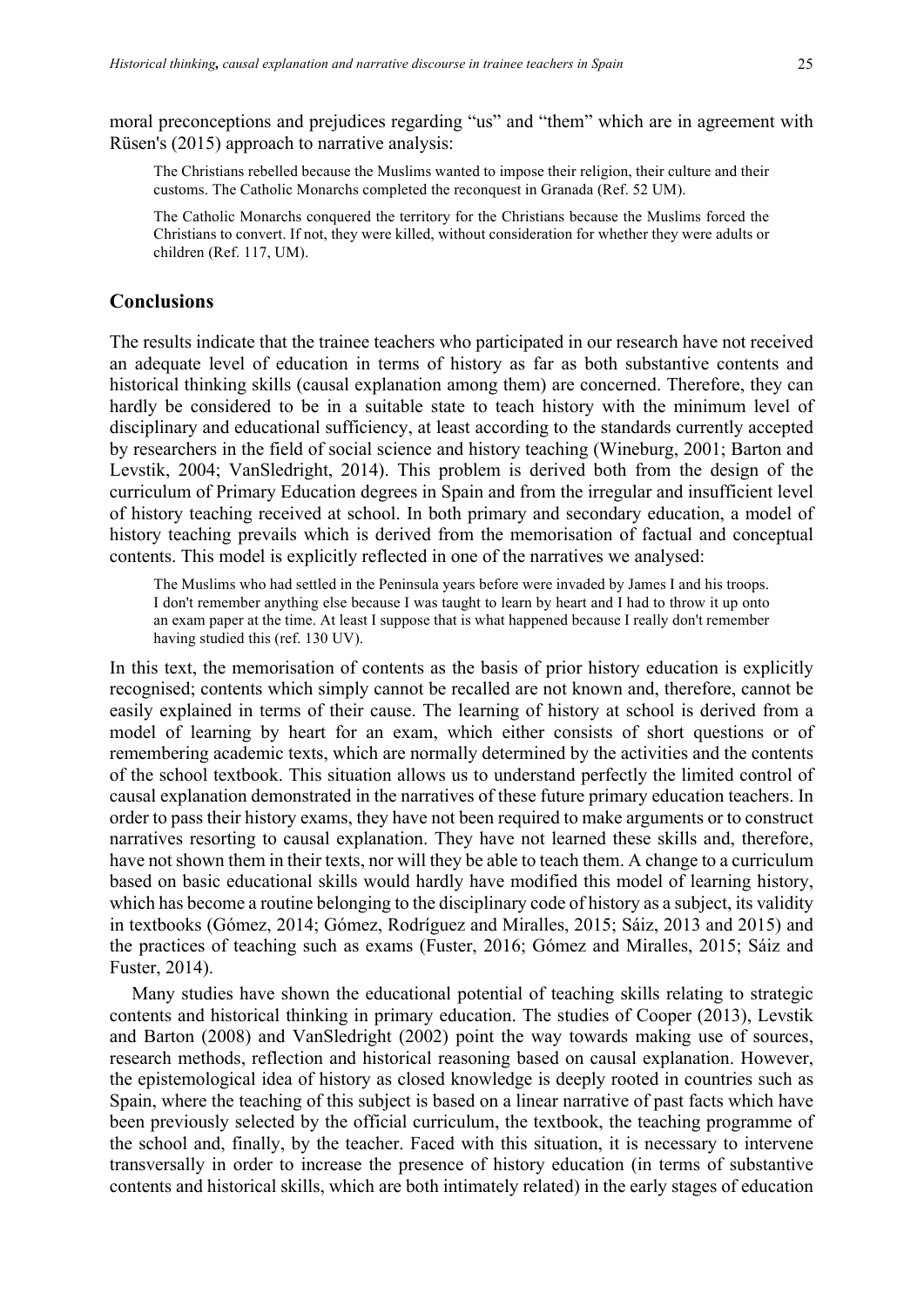(primary and secondary), a factor which must be complemented by training future teachers in these matters.

#### **References**

Alfageme, B.; Miralles, P. and Monteagudo, J. (2010). Diseño y validación de un instrumento sobre evaluación de la geografía y la historia en Educación Secundaria. *Enseñanza de las Ciencias Sociales. Revista de investigación, 10,* 48-60.

Ankersmit F. R., (2001). *Historical representation*. Stanford University Press

- Bage, G. (1999). *Narrative Matters. Teaching and Learning History through story*. New York: Routledge.
- Barca, I. (2005). "Till new facts are discovered": Students' ideas about objectivity in history. In R. Ashby, P. Gordon and P. Lee (Eds.), *International review of history education*, Vol. 4: *Understanding history: Recent research in history education* (pp. 68-82). New York: RoutledgeFalmer.
- Barca, I. (2010). Narrativas e consciencia histórica dos jovens. *Enseñanza de las Ciencias Sociales*, *10*, 23-29.
- Barca, I. and Schmidt, Mª A. (2013). La consciencia histórica de los jóvenes brasileños y portugueses y su relación con la creación de identidades nacionales. *Educatio Siglo XXI*, *31*(1), 25-45.
- Barton, K. C. (2005). "Best not to forget them": Adolescents' judgments of historical significance in Northern Ireland. *Theory and Research in Social Education*, *33*, 9-44.
- Barton, K. C. (2012). Applied research: Educational research as a way of seeing. In A. McCully, G. Mills and C. van Boxtel (Eds.), *The professional teaching of history: UK and Dutch perspectives* (1-15). Coleraine, Northern Ireland: History Teacher Education Network.
- Biggs, J. and Tang, C. (2007). *Teaching for Quality Learning at University. What the Students Does*, Berkshire, McGrawHill.
- Bruner, J. (1986). *Actual Minds. Possible Worlds.* Cambridge: Harvard University Press.
- Bruner, J. (1990). *Acts of Meaning*. Cambridge, MA: Harvard University Press.
- Buxton, E. (2016). Historical Causation: Counterfactual Reasoning and the Power of Comparison. In C. Counsell; K. Burn and A. Chapman (Eds). *MasterClass in History Education. Transforming Teaching and Learning* (pp. 23-42)*.* London: Bloomsbury*.*
- Carr, D. (1986). Narrative and the Real World: An Argument for Continuity. *History and Theory*, *25*(2), 117-131
- Carretero, M., and Atorresi, A. (2008). Pensamiento narrativo. In Carretero, M. and Asensio, M. (Eds.) *Psicología del pensamiento* (pp. 269-289). Madrid: Alianza.
- Carretero, M., and Bermúdez, A. (2012). Constructing Histories. In J. Valsiner (Ed.), *Oxford Handbook of Culture and Psychology* (625-646). Oxford: Oxford University Press.
- Carretero, M. and Van Alphen, F. (2014). Do Master Narratives Change Among High School Students? A Characterization of How National History Is Represented, *Cognition and Instruction, 32 (3)*, 290-312, DOI: 10.1080/07370008.2014.919298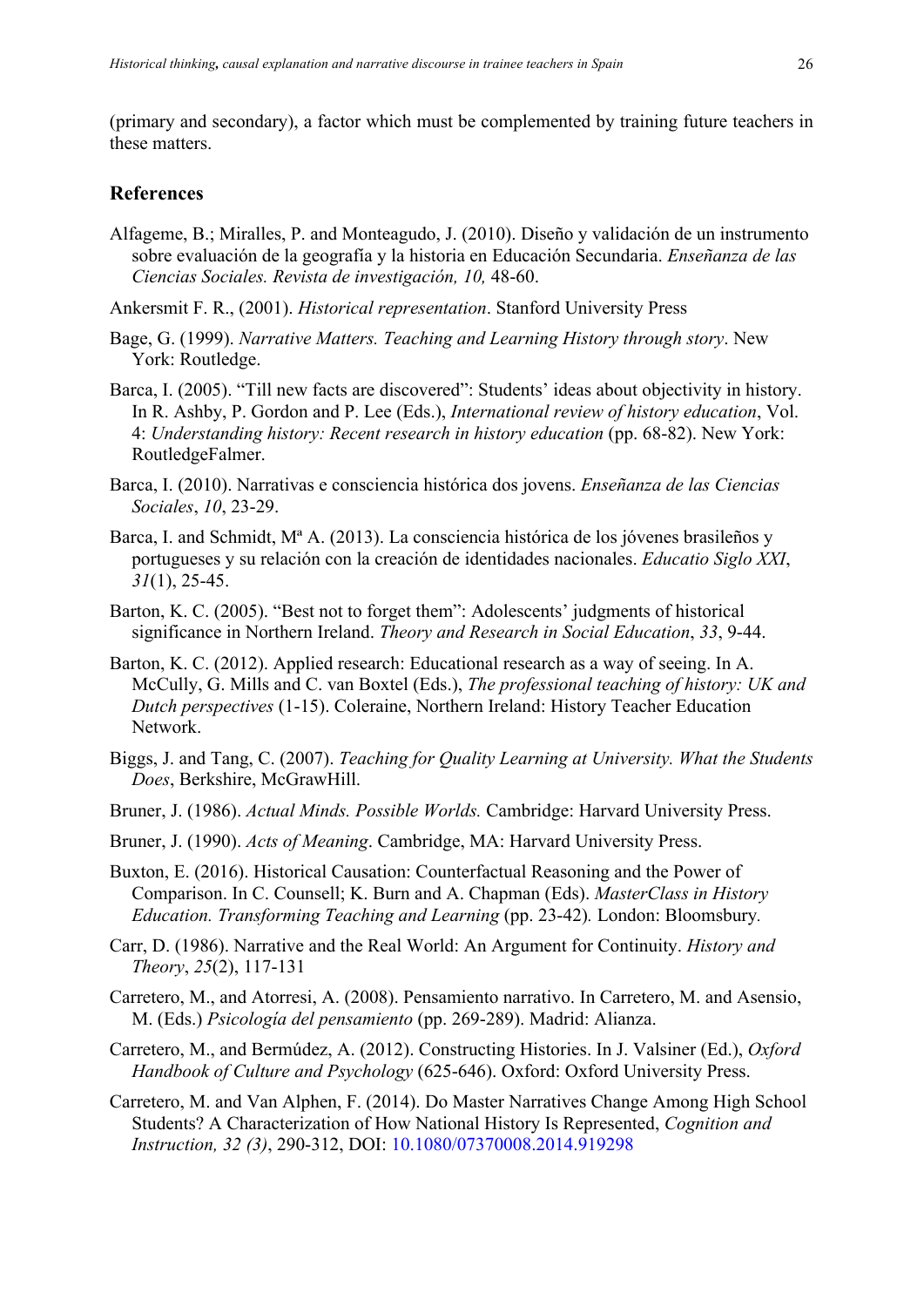- Carretero, M., López, C., Fernanda, M. F. and Rodríguez-Moneo, M. (2012). Students historical narratives and concepts about the nation. In M. Carretero, M. Asensio and M. Rodríguez-Moneo (Eds.), *History Education and the Construction of National Identities*  (153-170). Charlotte CT: Information Age Publishing.
- Chapman, A. (2016). On the diagnosis and treatment of narrative vices. *Public History Weekly* 4 (37) DOI: dx.doi.org/10.1515/phw-2016-7659
- Cooper, H. (2003) (ed.). *Teaching History Creatively. Learning to Teach in the Primary School Series.* New York: Routledge.
- Cooper, H. (2014) (ed.). *Writing History, 7-11. Historical writing in different genres.* New York: Routledge.
- Flick, U. (2007). Introducción a la investigación cualitativa. Madrid: Morata.
- Fülöp, E. and Lázsló, J. (2013). Emotional Processes in Elaborating a Historical Trauma in the Daily Press. In Cabecinhas, R. and Abadia, L. (Eds). *Narratives and Social Memory*. *Theoretical and methodological approaches* (pp. 46-60). Braga: Universidade Do Minho.
- Fuster, C. (2016). (2016): *Pensar históricamente: La evaluación en las PAU de Historia de España*. Doctoral thesis, Valencia, Universidad de Valencia.
- García-Fitz, F. (2010). *La Reconquista*. Granada: Universidad de Granada.
- Gómez, C. J. (2014). Pensamiento histórico y contenidos disciplinares en los libros de texto. Un análisis exploratorio de la Edad Moderna en 2º de la ESO. *Ensayos. Revista de la Facultad de Educación de Albacete, 29*(1), 131-158.
- Gómez, C. J.; Ortuño, J. and Molina, S. (2014). Aprender a pensar históricamente: Retos para la historia en el siglo XXI. *Tempo e Argumento. 6*(11), 1-25.
- Gómez, C. J. and Miralles, P. (2015). 'Pensar históricamente o memorizar el pasado': La evaluación de los contenidos históricos en la educación obligatoria en España, *Revista de Estudios Sociales, 52,* 52-48.
- Gómez, C. J., Rodríguez, R. and Miralles, P. (2015). La enseñanza de la Historia en Educación Primaria y la construcción de una narrativa nacional. Un estudio sobre exámenes y libros de texto en España, *Perfiles Educativos, XXXVII* (150), 20-38.
- González, Mª F. and Carretero, M. (2013): Historical narratives and arguments in the context of identity conflicts. *Estudios de Psicología*, *34*(1), 73-82.
- Henríquez, R. and Ruíz, M. (2014). Chilean students learn to think historically: Construction of historical causation through the use of evidence in writing. *Linguistics and Education*, *25,* 145-167
- Klein, O. (2013). The Lay Historian: How Ordinary People Think About History. In R. Cabecinhas, & L. Abadia (eds), *Narratives and Social Memory*. *Theoretical and methodological approaches* (pp. 25-45). Braga: Universidade Do Minho.
- Kropman, M., Van Boxtel, C. and Van Drie, J. (2015). Small country, great ambitions: Prospective teachers' narratives and knowledge about Dutch history. In A. Chapman, & A. Wilschut (eds.), *Joined-up history: New Directions in History Education Research* (pp. 57- 84). Charlotte, NC: Information Age Publishing.
- László, J. (2008). *The Science of Stories: An Introduction to Narrative Psychology.* London: Routledge.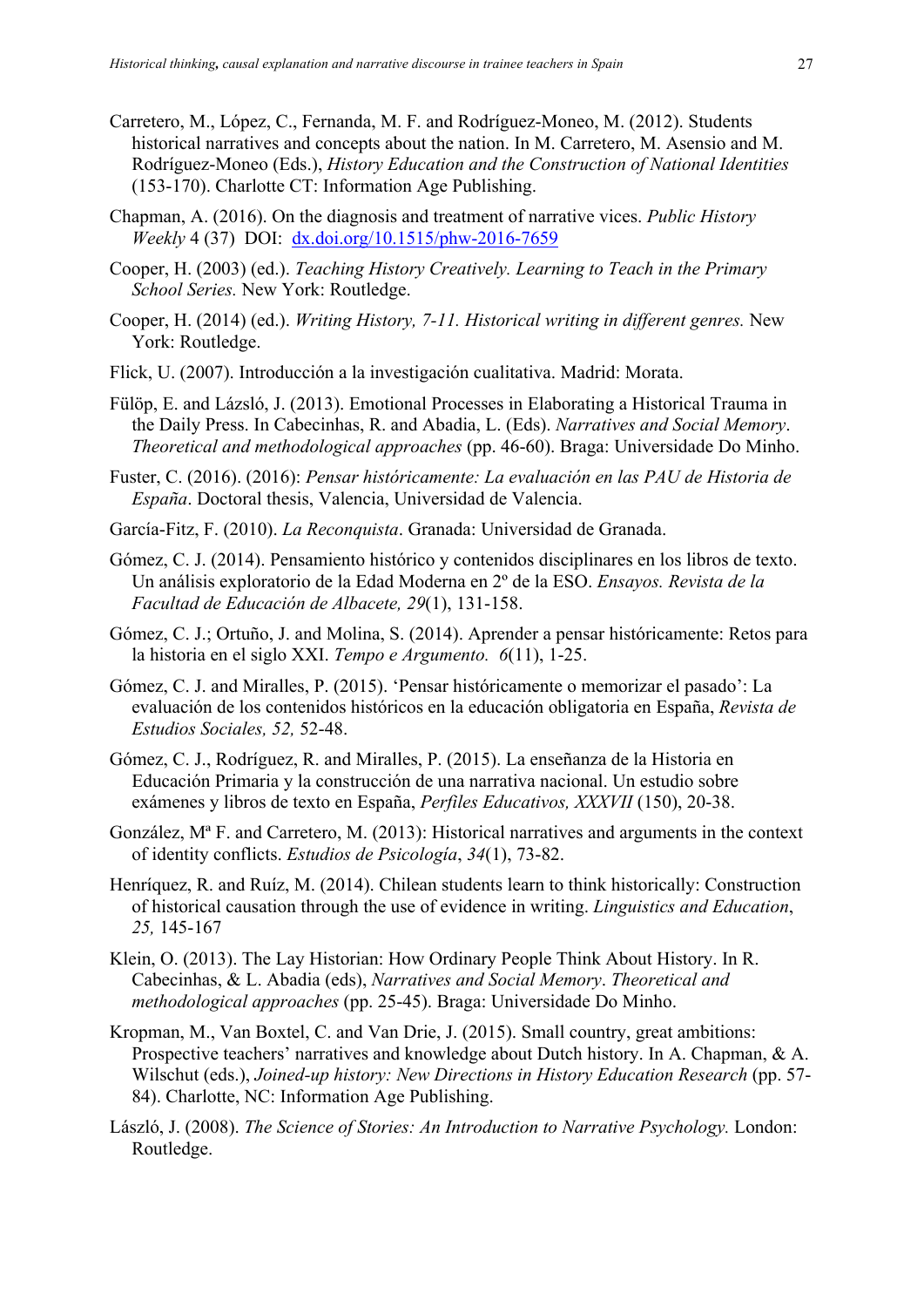- Lee, P. (2005), Putting principles intro practice: understanding history. In M., Donovan, J., Bransford (eds), *How students learn: History in the classroom* (31-77), National Academies Press, Washington
- Lee, P., Ashby, R. and Dickinson, A. (2004). Las ideas de los niños sobre la historia. In M. Carretero, & J. Voss (eds), *Aprender y pensar la historia* (217-248), Buenos Aires: Amorrortu.
- Lévesque, S. (2008). *Thinking historically. Educating Students for the Twenty-First Century*, Toronto, University of Toronto Press.
- Levstik, L. S. and Barton, K. (2008). *Doing History, Investigating with Children in Elementary and Middle Schools.* New York: Routledge.
- Liu, J.H. and László, J. (2007). A narrative theory of history and identity: Social identity, social representations, society and the individual. In G. Moloney and I. Walker (eds), *Social representations and identity: Content, process and power* (pp. 85-107). London: Palgrave Macmillan
- López, C.; Carretero, M. and Rodríguez-Moneo, Mª (2015). Conquest or reconquest? Students' Conceptions of Nation Embedded in a Historical Narrative. *Journal of the Learning Sciences.* 1-33, DOI: 10.1080/10508406.2014.919863
- López Facal, R. and Sáiz, J. (2016) "Spain: History Education and Nationalism Conflicts. In Guyver, R. (ed.), *Teaching History and the Changing Nation State. Transnational and Intranational Perspectives (*pp. 201-215). London: Bloomsbury
- Lukas, J.F. and Santiago, K. (2009). *Evaluación educativa*. Madrid: Alianza Editorial
- McAdams, D. P. (2006). The role of narrative in personality psychology today. *Narrative Inquiry, 16*(1), 11-18.
- Monte-Sano, C. (2010). Disciplinary literacy in history: An exploration of the historical nature of adolescents' writing. *The Journal of the Learning Sciences*, *19*(4), 539-568.
- Mora, G. and Paz, R. (2012). El modelo de educación histórica. Experiencia de innovación en la educación básica de México, *Enseñanza de las Ciencias Sociales*, *11*, 87-98.
- Paez, D. and Liu, J.H. (2011). Collective memory of conflicts. In D. Bar-Tal (Ed.) *Intergroup conflicts and their Resolution: Social Psychological Perspectives (*pp. 105-124)*.* New York: Psychology Press.
- Pavié, A. (2011). Formación docente: hacia una definición del concepto de competencia profesional docente. *Revista Electrónica Interuniversitaria de Formación del Profesorado, 14*(1), 67-80.
- Peck, C. and Seixas, P. (2008). Benchmarks of Historical Thinking: First Steps. *Canadian Journal of Education*, *31*(4), 1015-1038
- Ricoeur, P. (1995). *Tiempo y narración.* Madrid: Cristiandad.
- Ríos, M. F. (2011). *La Reconquista. Una construcción historiográfica (siglos XVI-XIX).*  Madrid: Marcial Pons
- Rüsen, J. (2005). *History: Narration, Interpretation, Orientation*, New York, Berghahn.
- Rüsen, J. (2015). *Teoria da História. Uma teoria da história como ciencia*. Curitiba (Brazil): Ed. Universidade Federal do Paraná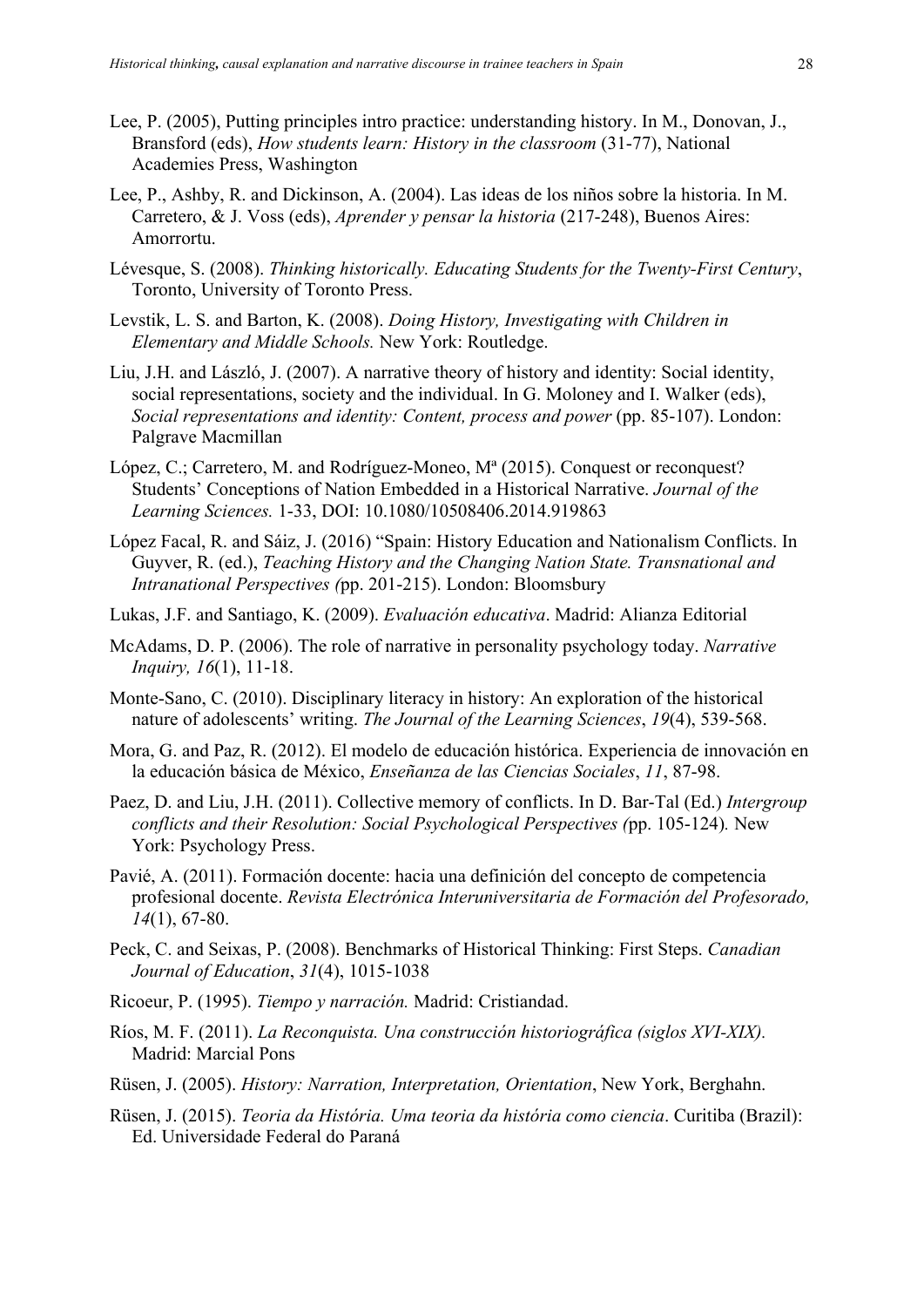- Sabariego, M. and Bisquerra, R. (2012). El proceso de investigación (parte I). In Bisquerra, R. (coord.), *Metodología de la investigación educativa* (89-125). Madrid: La Muralla.
- Sabariego, M., Massot, I. and Dorio, I. (2012). Métodos de investigación cualitativa. In Bisquerra, R. (coord.), *Metodología de la investigación educativa* (293-328). Madrid: La Muralla.
- Sáiz, J. (2013). Alfabetización histórica y competencias básicas en libros de texto de historia y en aprendizajes de estudiantes. *Didáctica de las Ciencias Experimentales y Sociales, 27,*  43-66.
- Sáiz, J. (2015). *Educación histórica y narrativa nacional*, Doctoral thesis, Universidad de Valencia.
- Sáiz, J. and López Facal, R. (2015). Competencias y narrativas históricas: el pensamiento histórico de estudiantes y futuros profesores españoles de Educación Secundaria. *Revista de Estudios Sociales, 52,* 87-101.
- Sáiz, J. and López Facal, R. (2016). Narrativas nacionales históricas de estudiantes y profesorado en formación. *Revista de Educación*, *374*, 118-141.
- Sáiz, J. and Fuster, C. (2014). Memorizar historia sin aprender pensamiento histórico. Las PAU de Historia de España. *Investigación en la escuela*, 8*4,* 46-57.
- Sandín, M.P. (2003). *Investigación cualitativa en la educación: Fundamentos y tradiciones*. Madrid: McGraw-Hill/Interamericana de España.
- Schiff, B. (2007). The promise (and challenge) of an innovative narrative psychology. In M. Bamberg (ed.), *Narratives. State of the Art (*pp 27-36). Amsterdam: John Benjamins Publishing
- Seixas, P. and Morton, T. (2013). *The big six historical thinking concepts*. Nelson, Toronto.
- Stearns, P.N., Seixas, P. and Wineburg, S. (eds), (2000). *Knowing, Teaching and Learning History. National and International Perspectives*, New York-London, New York University Press
- Strauss, A. and Corbin, J. (1991), *Basics of Qualitative Research – Grounded Theory Procedures and Techniques*, Newbury Park: Sage.
- Souto, X.M. (2014). Formación del profesorado y didácticas específicas en la Educación Básica. *Revista Electrónica Interuniversitaria de Formación del Profesorado*, *17*(1), 33- 56. DOI: http://dx.doi.org/10.6018/reifop.17.1.198831
- Todorov, T. (2003). *Hope and Memory: Reflections on the 20th Century*. London: Atlantic Books.
- Topolski, J. (2004). La estructura de las narrativas históricas y la enseñanza de la historia. In Carretero, M. and Voss, J. (comp.), *Aprender y pensar la historia* (101-120). Buenos Aires: Amorrortu
- VanSledright, B. A. (2011). *The Challenge of Rethinking History Education. On Practice, Theories, and Policy.* New York: Routledge*.*
- VanSledright, B. A. (2014). *Assessing Historical Thinking and Understanding. Innovation Design for New Standards.* New York: Routledge.
- VanSledright, B. and Limón, M. (2006). Learning and teaching in social studies: Cognitive research on history and geography. In P. Alexander, & P. Winne (eds), *The Handbook of Educational Psychology* (545-570). Mahweh, NJ: Lawrence Erlbaum Associates.